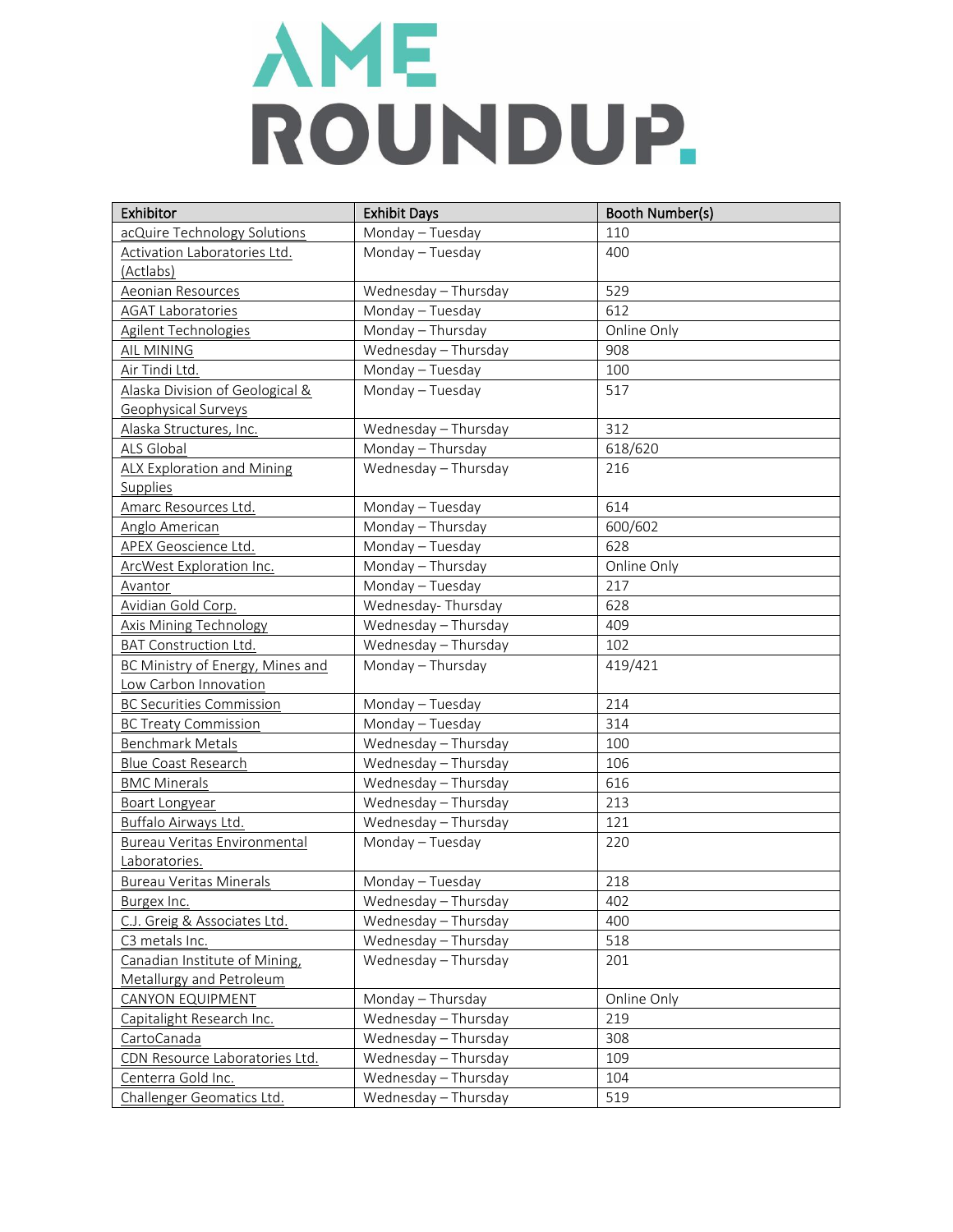| CMC Metals Ltd.                           | Wednesday - Thursday | 107         |
|-------------------------------------------|----------------------|-------------|
| Coast Copper Corp.                        | Wednesday - Thursday | 425         |
| Coast Mountain Geological Ltd.            | Wednesday - Thursday | 217         |
| Constantine Metal Resources Ltd.          | Monday - Tuesday     | 313         |
| Corporate Traveller Canada                | Monday - Tuesday     | 906         |
| Crown-Indigenous Relations and            | Monday - Tuesday     | 516         |
| Northern Affairs Canada                   |                      |             |
| <b>DEAKIN INDUSTRIES</b>                  | Monday - Tuesday     | 508         |
| Department of Earth,                      | Wednesday - Thursday | 626         |
| <b>Environmental and Geographic</b>       |                      |             |
| Sciences UBC Okanagan                     |                      |             |
| DGI Geoscience Inc.                       | Wednesday - Thursday | 416         |
| Dias Geophysical                          | Wednesday - Thursday | 608         |
| Di-Corp                                   | Monday - Tuesday     | 501         |
| DigiGeoData Inc.                          | Wednesday - Thursday | 606         |
| Discovery Group                           | Wednesday - Thursday | 520         |
| Discovery International Geophysics        | Wednesday - Thursday | 414         |
| Inc.                                      |                      |             |
| <b>Discovery Mining Services</b>          | Wednesday - Thursday | 319         |
| <b>Drillwell Enterprises</b>              | Monday - Tuesday     | 121         |
| <b>DRIVING FORCE</b>                      | Wednesday - Thursday | 527         |
| E2Gold Inc.                               | Wednesday - Thursday | 910         |
| Eagle Mapping Ltd.                        | Monday - Tuesday     | 319         |
| Eagle Plains Resources                    | Wednesday - Thursday | 424         |
| Eastfield Resources Ltd.                  | Monday - Tuesday     | 425         |
| Echolabs Inc.                             | Wednesday - Thursday | 306         |
| EMX Royalty Corp.                         | Wednesday - Thursday | 428         |
| <b>Enduro Metals</b>                      | Monday - Tuesday     | 202         |
| Enersoft Inc                              | Monday - Tuesday     | 109         |
| <b>Engineers and Geoscientists BC</b>     |                      | Online Only |
| Envirotech / Camfil APC                   | Wednesday - Thursday | 415         |
| Equinox Gold                              | Monday - Tuesday     | 900         |
| <b>Equity Exploration Consultants Ltd</b> | Wednesday - Thursday | 512         |
| ERM                                       | Monday - Tuesday     | 302         |
| <b>Ernco Environmental Drilling &amp;</b> | Monday - Tuesday     | 426         |
| Coring Inc.                               |                      |             |
| <b>Expert Geophysics Limited</b>          | Monday - Tuesday     | 219         |
| Extreme Products Inc. / Talik             | Monday - Tuesday     | 520         |
| Industrial Inc.                           |                      |             |
| Foraco                                    | Monday - Tuesday     | 215         |
| Fordia Powered by Epiroc                  | Monday - Tuesday     | 416         |
| Foremost Industries                       | Wednesday - Thursday | 113         |
| Foundex Explorations Ltd.                 | Monday-Tuesday       | 300         |
| Freegold Ventures Limited                 | Wednesday - Thursday | 906         |
| Frontier Geosciences Inc.                 | Wednesday - Thursday | 904         |
| Full Force Diamond Drilling Ltd.          | Wednesday-Thursday   | 221         |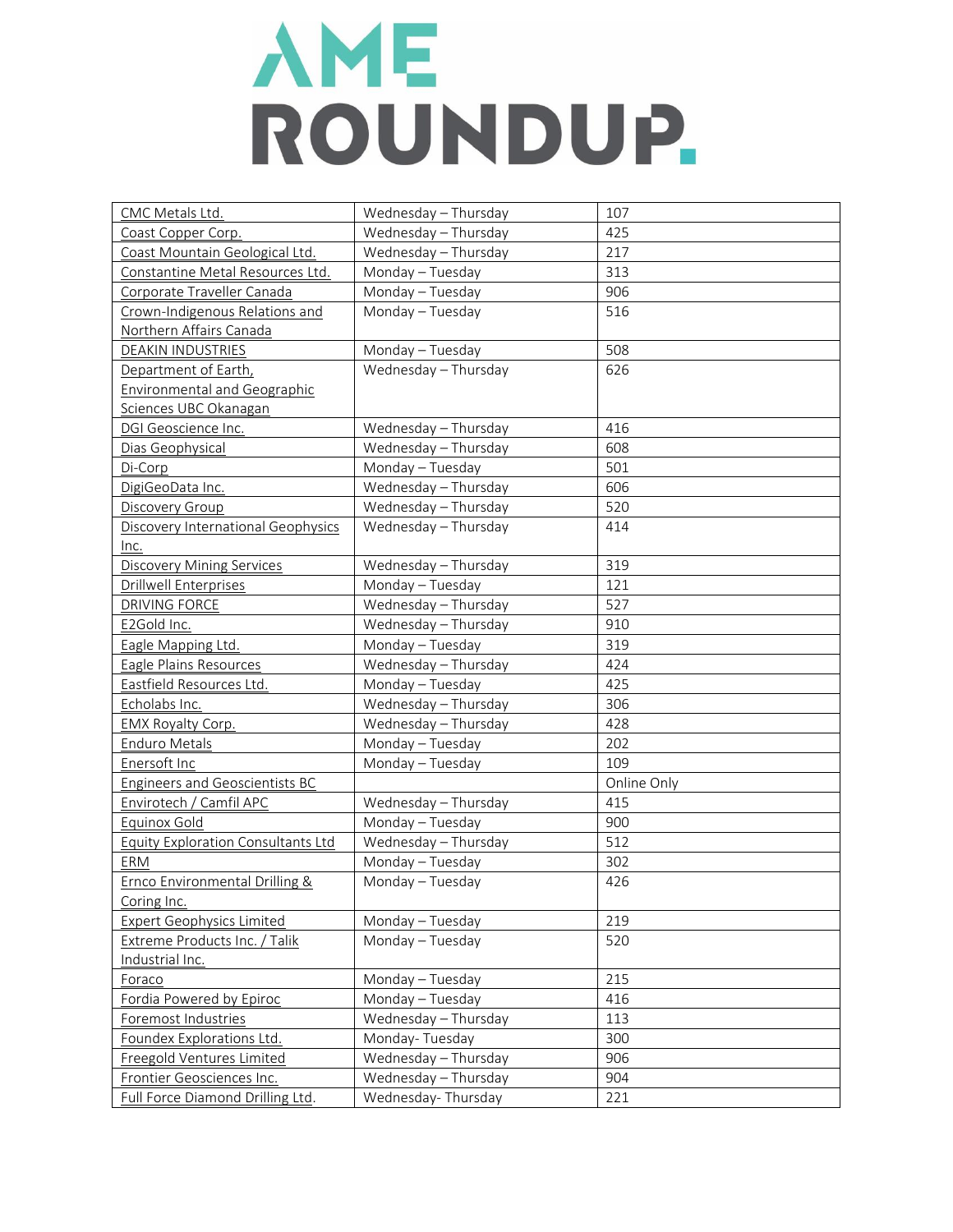| <b>Galaxy Broadband Communications</b>    | Wednesday - Thursday | 212         |
|-------------------------------------------|----------------------|-------------|
| Geometrics, Inc.                          | Wednesday-Thursday   | 114         |
| Geophysx Jamaica Ltd.                     | Wednesday - Thursday | 509         |
| Geoscience BC                             | Monday - Tuesday     | 312         |
| Geotech Exploration                       | Monday - Tuesday     | 525         |
| Geotech Ltd.                              | Wednesday-Thursday   | 413         |
| Geotic Inc.                               | Wednesday - Thursday | 108         |
| Globalstar Canada Satellite Co            | Monday - Thursday    | Online Only |
| Goldspot Discoveries Corp.                | Monday - Tuesday     | 212         |
| Government of Greenland                   | Monday - Tuesday     | 320         |
| Government of Northwest                   | Monday - Thursday    | 502/403     |
| Territories                               |                      |             |
| Government of Nunavut (Dept.              | Monday - Tuesday     | 412         |
| Economic Development and                  |                      |             |
| Transportation)                           |                      |             |
| Government of Ontario                     | Monday - Thursday    | Online Only |
| Government of Quebec                      | Wednesday - Thursday | 506         |
| Government of Yukon                       | Monday - Thursday    | Online Only |
| <b>Great Slave Helicopters</b>            | Monday - Tuesday     | 106         |
| Ground Truth Exploration                  | Monday - Tuesday     | 120         |
| GroundTech Solutions Ltd.                 | Wednesday - Thursday | 318         |
| Hardrock Diamond Drilling Ltd.            | Wednesday - Thursday | 214         |
| Hatfield Consultants                      | Monday - Tuesday     | 114         |
| <b>Hecla Mining Company</b>               | Monday - Tuesday     | 413         |
| <b>HEG &amp; Associates</b>               | Wednesday - Thursday | 325         |
| HiSeis                                    | Monday - Tuesday     | 428         |
| Hydracore Drills Ltd.                     | Monday - Tuesday     | 503         |
| Hy-Tech Drilling Ltd.                     | Monday - Tuesday     | 606         |
| ICOM Canada                               | Monday - Tuesday     | 626         |
| Imago                                     | Wednesday - Thursday | 902         |
| Imdex Limited                             | Monday - Tuesday     | 414         |
| <b>Imperial Metals Corporation</b>        | Monday - Tuesday     | 325         |
| in3D Geoscience Inc.                      | Monday - Thursday    | Online Only |
| Instrumentation GDD Inc.                  | Monday - Tuesday     | 521         |
| <b>International Directional Services</b> | Wednesday - Thursday | 420         |
| Irish Centre for Research in Applied      | Monday - Tuesday     | 904         |
| Geosciences (iCRAG)                       |                      |             |
| Jaxon Mining Inc.                         | Wednesday - Thursday | 101         |
| Kemetco Research Inc.                     | Wednesday - Thursday | 624         |
| Kenn Borek Air Ltd.                       | Monday - Tuesday     | 117         |
| Komplete Modular Solutions Ltd.           | Wednesday - Thursday | 300         |
| <b>Krux Analytics</b>                     | Wednesday - Thursday | 524         |
| Lantern                                   | Wednesday - Thursday | 218         |
| Macon Industries                          | Wednesday - Thursday | 303         |
| Major Drilling Group International        | Monday - Tuesday     | 206         |
| $Inc.$                                    |                      |             |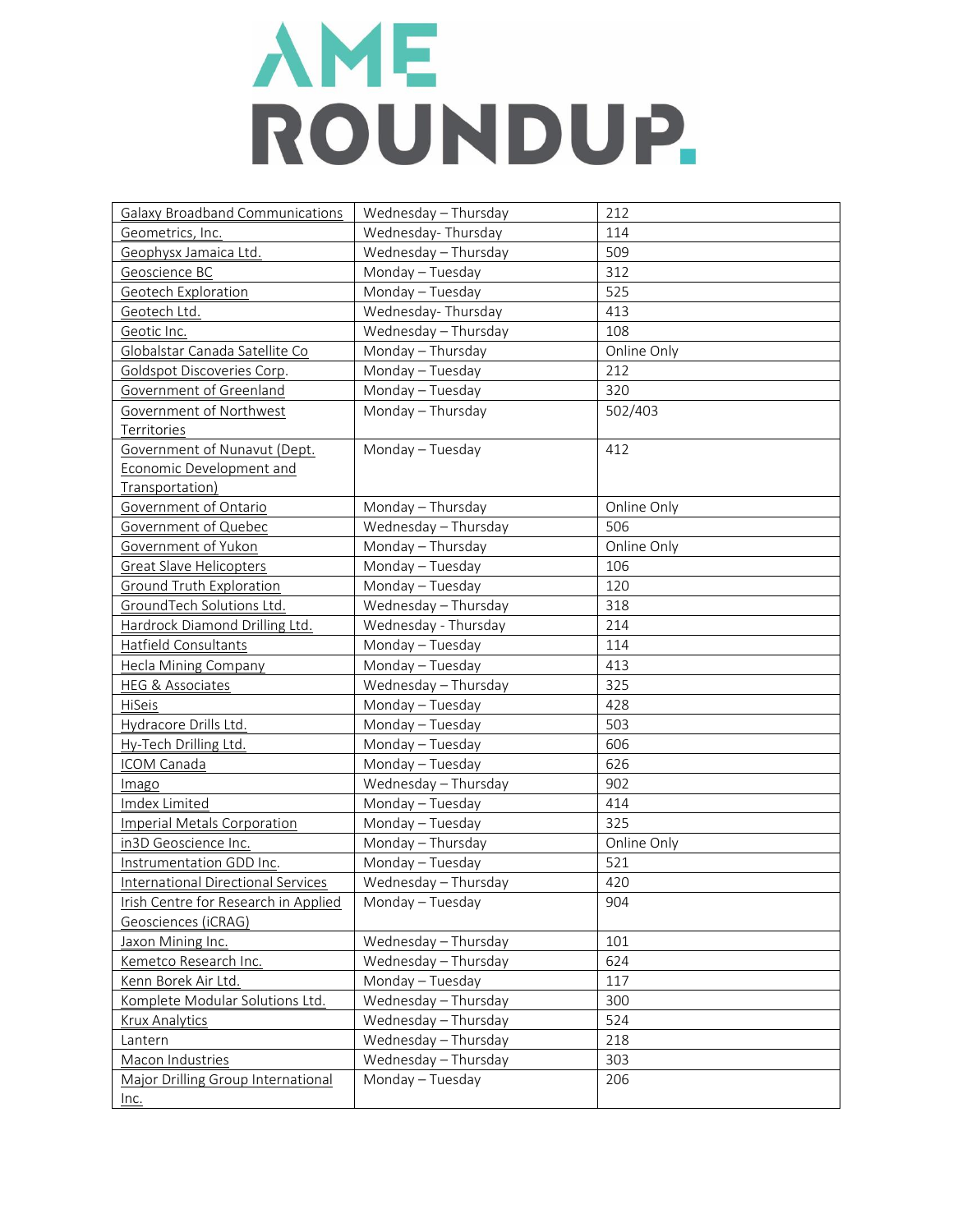| Malvern Panalytical                    | Wednesday - Thursday | 119         |
|----------------------------------------|----------------------|-------------|
| Maptek                                 | Monday - Tuesday     | 427         |
| Matrix Camps and Logistics             | Wednesday - Thursday | 517         |
| Maxwell GeoServices (Canada) INV       | Wednesday - Thursday | 317         |
| McCue Engineering Contractors          | Monday - Thursday    | Online Only |
| McElhanney Ltd.                        | Monday - Tuesday     | 101         |
| <b>MDRU - Mineral Deposit Research</b> | Monday - Tuesday     | 524         |
| Unit, UBC                              |                      |             |
| Metallic Group of Companies            | Wednesday - Thursday | 302         |
| Micromine Ltd.                         | Wednesday - Thursday | 521         |
| Mincon Canada - Western Service        | Wednesday - Thursday | 407         |
| Center                                 |                      |             |
| Minerva Intelligence Inc.              | Wednesday - Thursday | 501         |
| <b>Mining Stock Daily</b>              | Monday - Thursday    | 528         |
| Ministry of Energy and Resources -     | Monday - Tuesday     | 306         |
| Government of Saskatchewan             |                      |             |
| Mira Geoscience Ltd.                   | Monday - Tuesday     | 221         |
| MMD Mineral Sizing (Canada) Inc.       | Wednesday - Thursday | 526         |
| Mobile Augers and Research Ltd.        | Wednesday - Thursday | 202         |
|                                        |                      |             |
| MSALABS Inc.                           | Wednesday - Thursday | 115         |
| Mud Bay Drilling                       | Wednesday - Thursday | 315         |
| Multi-Power Products Ltd.              | Wednesday - Thursday | 525         |
| National Compressed Air Canada         | Monday - Tuesday     | 213         |
| Ltd.                                   |                      |             |
| Natural Resources Canada               | Wednesday - Thursday | 321         |
| /Ressources naturelles Canada          |                      |             |
| Network Innovations                    | Monday -Tuesday      | 203         |
| Nevada Division of Minerals            | Wednesday - Thursday | 513         |
| New Brunswick Department of            | Monday - Tuesday     | 402         |
| <b>Natural Resources and Energy</b>    |                      |             |
| Development                            |                      |             |
| Newfoundland and Labrador              | Monday - Thursday    | Online Only |
| Department of Industry, Energy and     |                      |             |
| Technology                             |                      |             |
| New-Sense Geophysics                   | Wednesday - Thursday | 417         |
| North Point Helicopters Ltd.           | Wednesday - Thursday | 118         |
| Northisle Copper and Gold Inc.         | Wednesday - Thursday | 215         |
| Northspan Explorations Ltd.            | Monday - Tuesday     | 513         |
| Northwest Regional Airport             | Wednesday - Thursday | 110         |
| Terrace-Kitimat                        |                      |             |
| Northwest Territories Regions          | Monday - Thursday    | 500/401     |
| Northwestel                            | Monday - Tuesday     | 316         |
| Nova Scotia Prospectors                | Wednesday - Thursday | 515         |
| Association                            |                      |             |
| Nunavut Tunngavik Incorporated         | Monday - Tuesday     | 624         |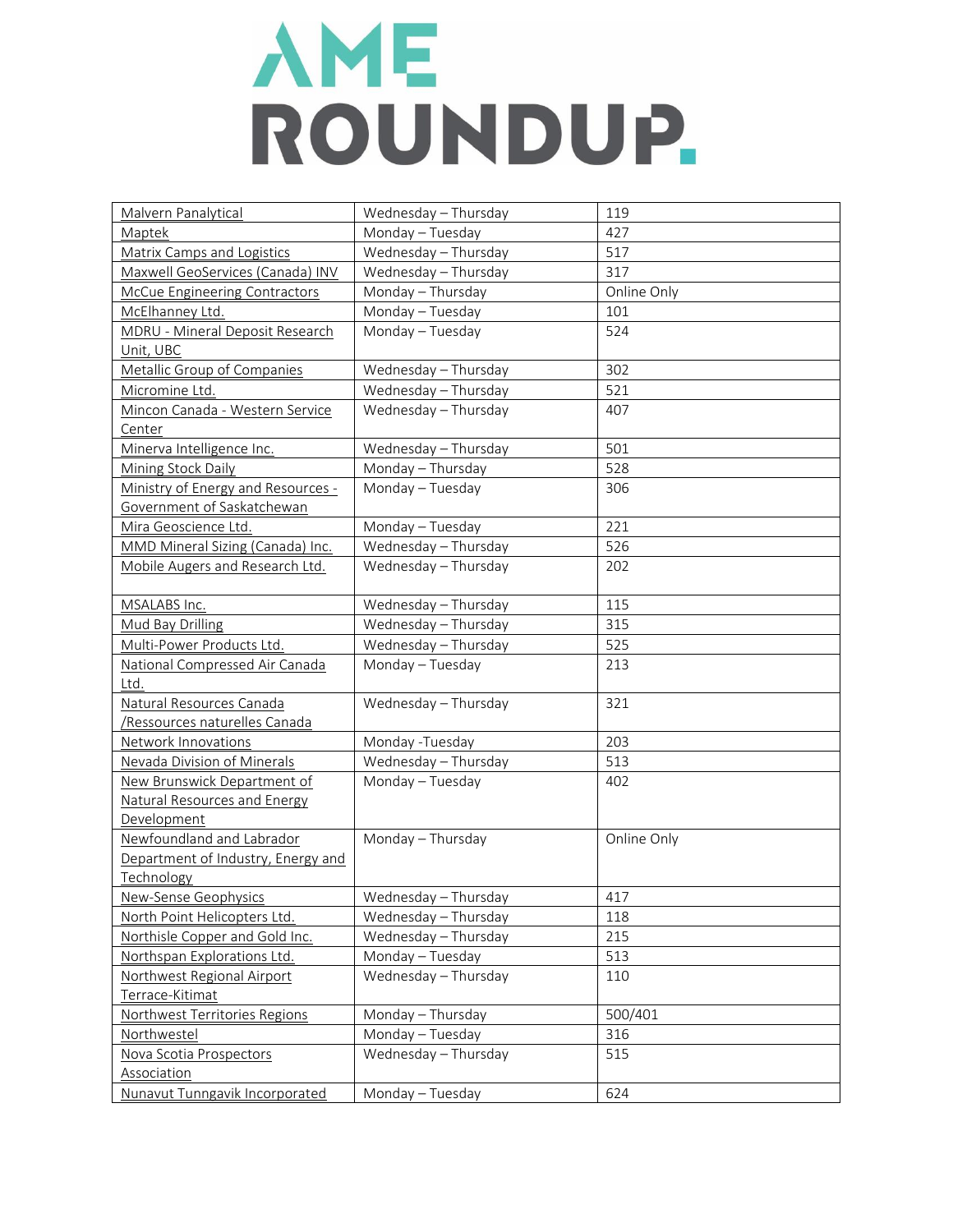| NWT & Nunavut Chamber of Mines      | Monday - Tuesday     | 506 |
|-------------------------------------|----------------------|-----|
| <b>OREAS North America</b>          | Monday - Tuesday     | 407 |
| Orix Geoscience                     | Monday - Tuesday     | 318 |
| Orogen Royalties Inc.               | Monday - Tuesday     | 113 |
| Overburden Drilling Management      | Monday - Tuesday     | 317 |
| Limited                             |                      |     |
| P2 Gold Inc.                        | Wednesday - Thursday | 206 |
| Pacific Ridge Exploration Ltd.      | Monday - Tuesday     | 112 |
| Peter E. Walcott & Associates       | Monday - Tuesday     | 209 |
| Limited                             |                      |     |
| Photosat                            | Wednesday - Thursday | 516 |
| Pilot Diamond Tools Ltd.            | Monday - Tuesday     | 417 |
| Placer Gold Design                  | Monday - Tuesday     | 409 |
| Pothier Enterprises Ltd.            | Monday - Tuesday     | 910 |
| <b>Precision Geosurveys</b>         | Wednesday - Thursday | 220 |
| <b>Precision Petrographics</b>      | Wednesday - Thursday | 427 |
| Private Sky Aviation / Avier Group  | Monday - Tuesday     | 208 |
| Procon Mining & Tunnelling          | Wednesday - Thursday | 314 |
| Prospectors & Developers            | Monday - Tuesday     | 429 |
| <b>Association of Canada (PDAC)</b> |                      |     |
| Purple Rock Inc.                    | Monday - Tuesday     | 102 |
| Quantec Geoscience                  | Wednesday - Thursday | 429 |
| QuestEx Gold & Copper               | Wednesday - Thursday | 207 |
| <b>Radius Drilling</b>              | Monday - Tuesday     | 321 |
| Rocklabs Automation Canada          | Monday - Tuesday     | 303 |
| Saskatchewan Research Council       | Monday - Tuesday     | 514 |
| Schramm                             | Monday - Tuesday     | 107 |
| Seequent                            | Monday - Tuesday     | 902 |
| <b>SGDS Hive</b>                    | Monday - Tuesday     | 529 |
| SGS                                 | Monday - Tuesday     | 509 |
| <b>SHA Geophysics</b>               | Monday - Tuesday     | 426 |
| Simcoe Geoscience Limited           | Wednesday - Thursday | 412 |
| <b>SIRIUSMEDx</b>                   | Wednesday - Thursday | 209 |
| SJ Geophysics LTD                   | Monday - Tuesday     | 201 |
| Skeena Resources Limited            | Monday - Tuesday     | 519 |
| Skyline Assayers & Laboratories     | Wednesday - Thursday | 514 |
| SkyTEM Canada Inc.                  | Monday - Tuesday     | 507 |
| SLR Consulting Ltd.                 | Monday - Tuesday     | 518 |
| Small's Expediting Ltd.             | Monday - Tuesday     | 216 |
| South32                             | Wednesday - Thursday | 200 |
| SpecTIR LLC                         | Monday - Tuesday     | 512 |
| <b>SRK Consulting</b>               | Monday -Tuesday      | 308 |
| <b>Stratus Aeronautics Inc.</b>     | Wednesday - Thursday | 507 |
| <b>Summit Camps</b>                 | Wednesday - Thursday | 208 |
| Summit Helicopters Ltd.             | Monday - Tuesday     | 420 |
| Sun Summit Minerals Corp.           | Wednesday - Thursday | 614 |